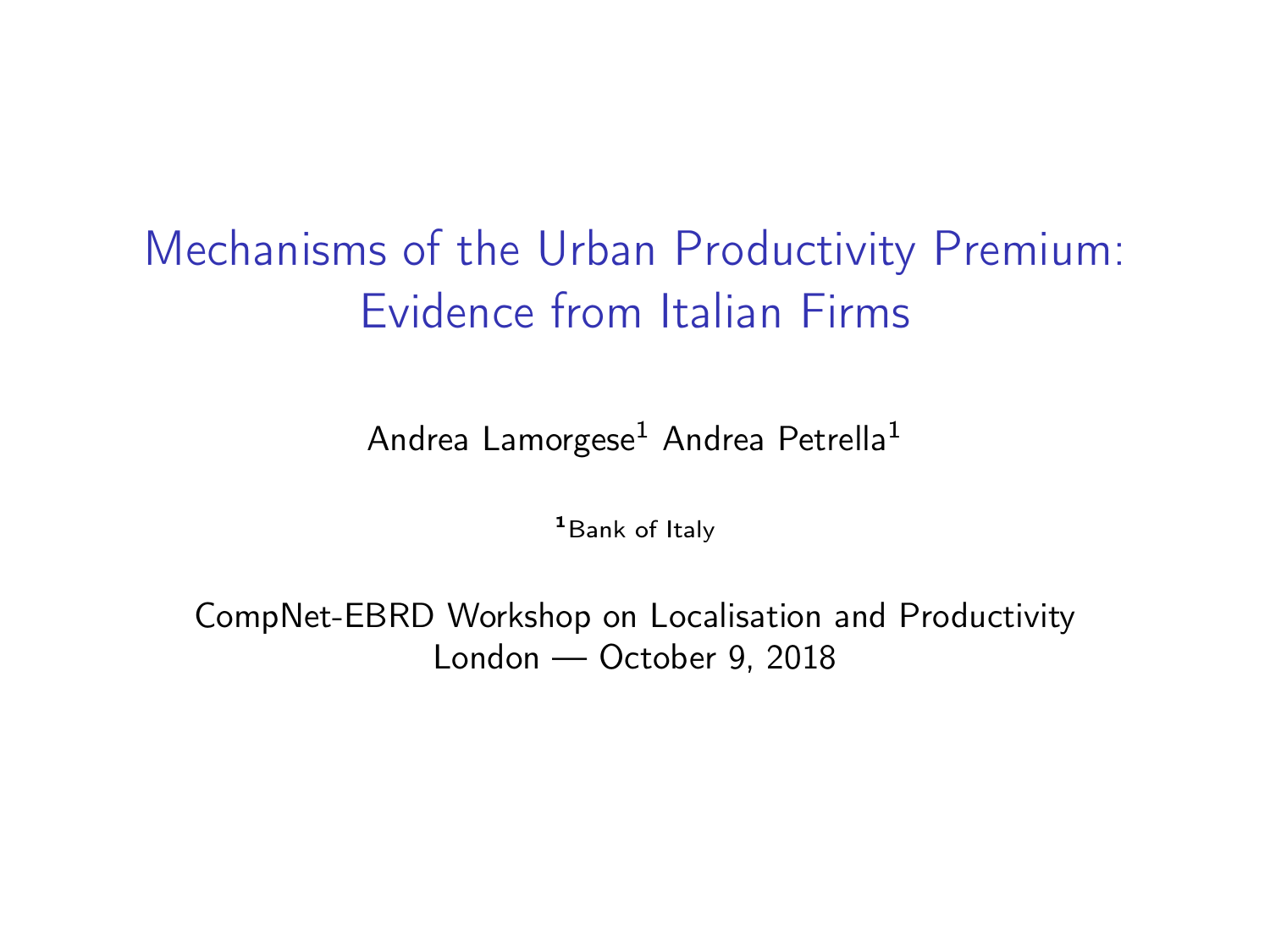#### **Motivation**

<span id="page-1-0"></span>Through history, urbanisation has been associated with economic development and the enhancement of living standards

Nowadays cities contribute to a relevant fraction of global GDP ("large cities" account for  $\approx 85\%$  of GDP in US;  $\approx 65\%$  in Europe)

What are the driving forces behind this broad pattern?

The productivity of firms located in urban areas is substantially higher  $\Box$ 

Urban productivity premium may unfold through two main channels: sorting and agglomeration (oversimplifying)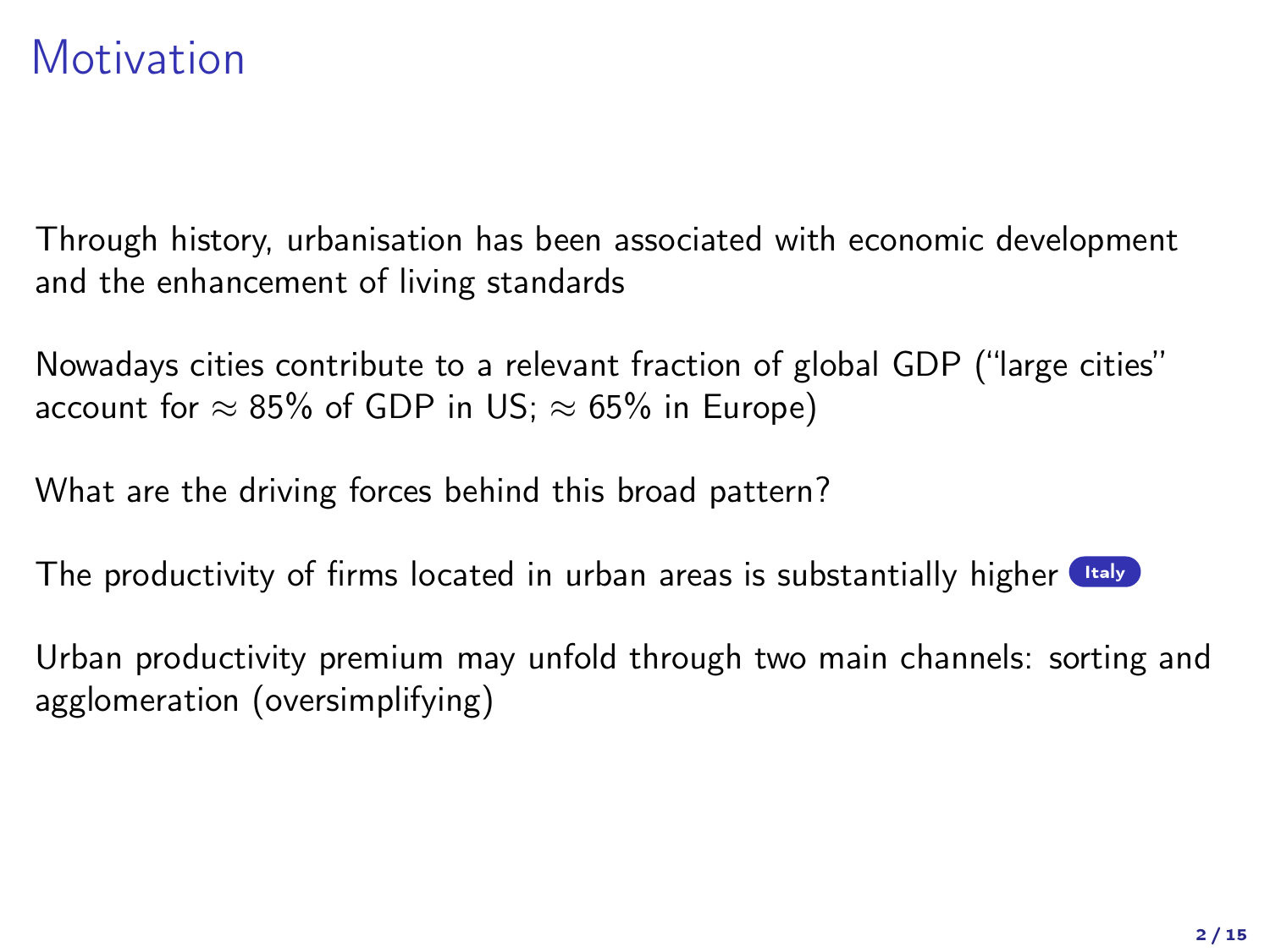## This paper

In this paper we exploit the fact that we observe firms switching location to perform two exercises:

- 1. Disentangle sorting and agglomeration economies
	- $\rightarrow$  Show that better firms sort to bigger/urban areas
	- $\rightarrow$  Show that agglomeration economies are stronger in bigger/urban areas
- 2. Shed some light on the way in which firms appropriate the advantage of being located in a city
	- $\rightarrow$  Document some facts on relocating firms
	- $\rightarrow$  Show that part of the gains have a static nature, but most of them accrue over time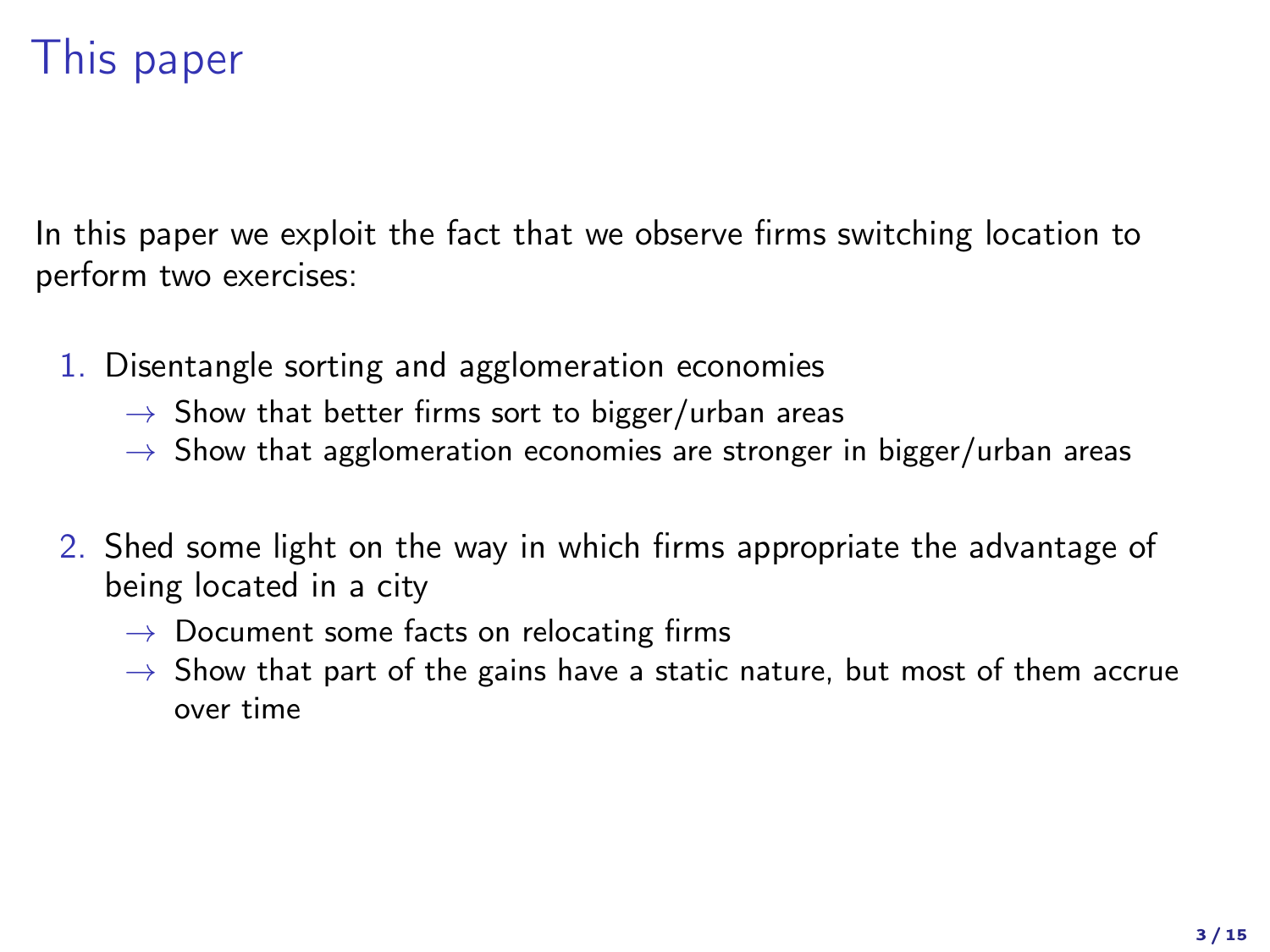## Related literature

- ▶ On urban productivity premium: Henderson (2003), Moretti (2004), Combes et al. (2012), Gaubert(2017)
- $\triangleright$  On urban wage premium:
	- $\rightarrow$  Sorting: Yankow (2006), Combes et al. (2008), Eeckhout et al. (2014)
	- $\rightarrow$  Assortative matching between firms and workers: Andersson et al. (2007), Dauth et al. (2016)
	- $\rightarrow$  Pattern of wage premium accrual: Glaeser and Maré (2001), D'Costa and Overman (2014)
	- $\rightarrow$  Value of urban experience: De La Roca and Puga (2017)

▶ On firm relocation: Brouwer at al. (2004), Bergeaud and Ray (2017)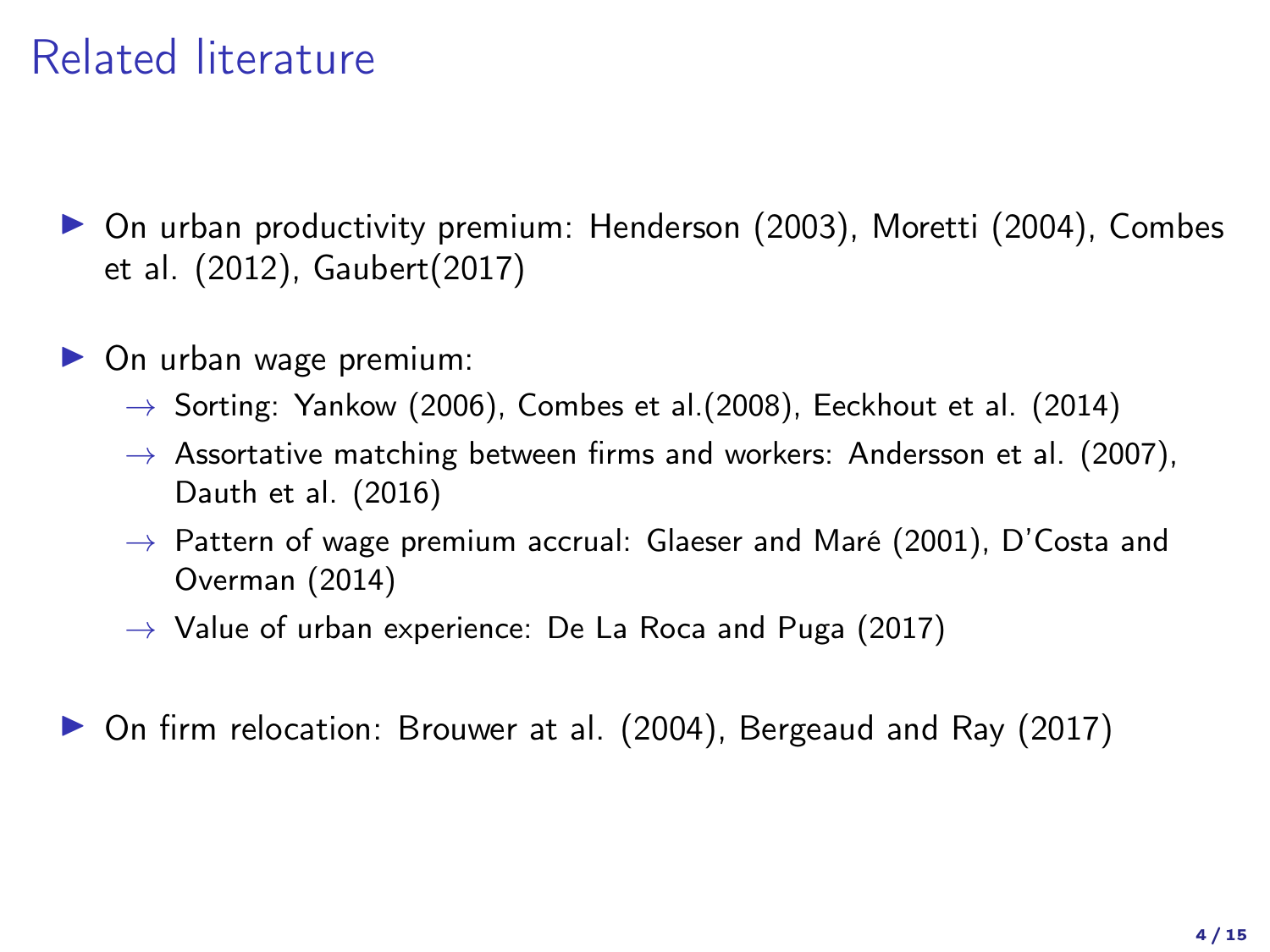#### Data description

Archivio Statistico delle Imprese Attive (ASIA): firm-level data on universe of Italian non-agricultural and non-financial firms

- $\blacktriangleright$  Data span years 2005–2014
- $\triangleright$  Variables: VA, sales, employees, type of firm, sector (Nace 5 digits), date of birth, location
- $\triangleright$  We observe firms switching location in every year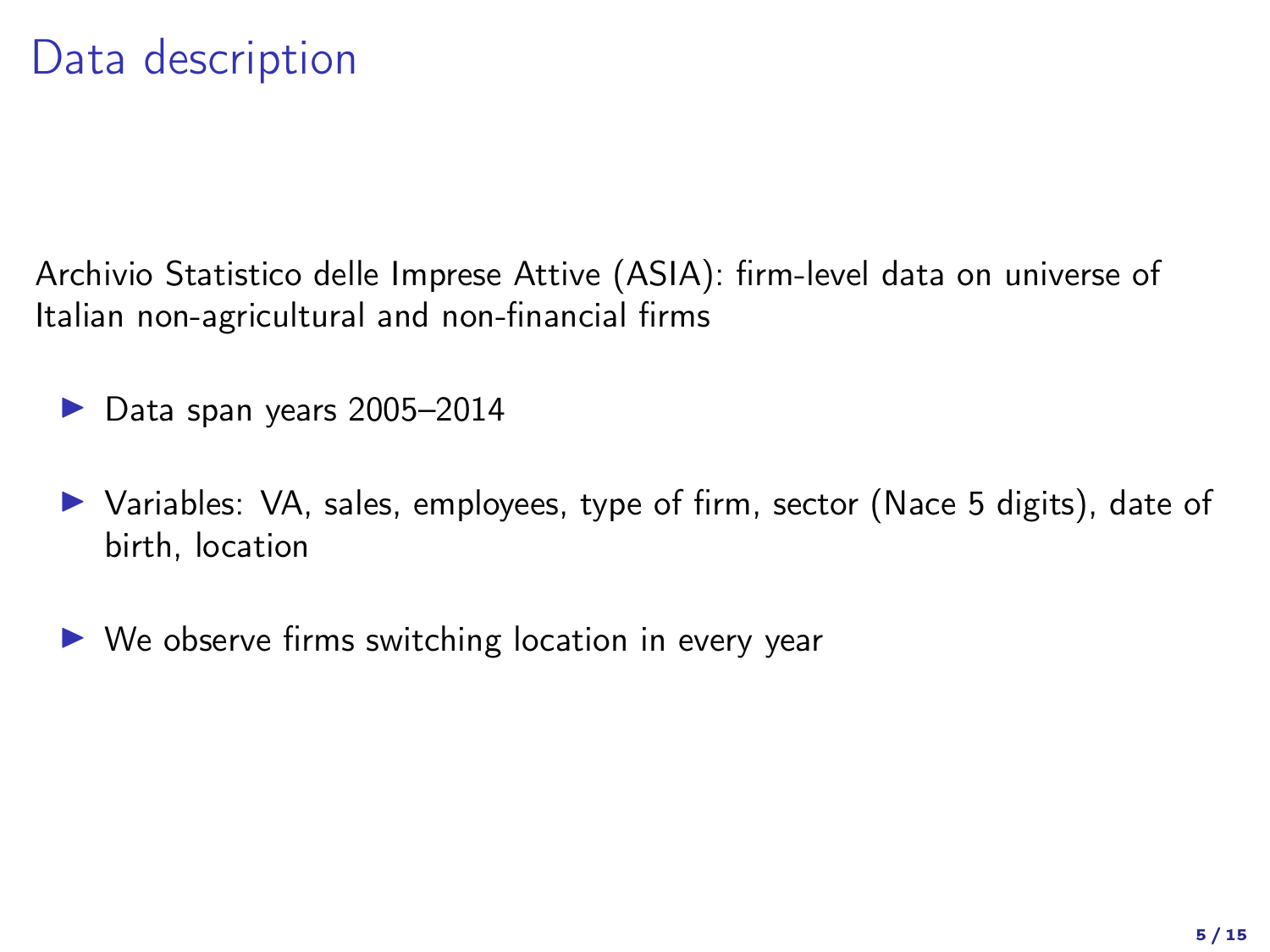## Urban productivity premium is apparent in the data...

|      | Non-urban |                  |                         | Urban     |                  |                         |
|------|-----------|------------------|-------------------------|-----------|------------------|-------------------------|
| Year | $#$ firms | VA per<br>worker | $#$ workers<br>per firm | $#$ firms | VA per<br>worker | $#$ workers<br>per firm |
| 2005 | 1.851.819 | 35.850           | 3.33                    | 2,442,237 | 46.699           | 4.10                    |
| 2006 | 1.866.562 | 35.986           | 3.35                    | 2.463.383 | 48.198           | 4.14                    |
| 2007 | 1,902,740 | 36.234           | 3.41                    | 2.496.657 | 48.770           | 4.18                    |
| 2008 | 1.914.794 | 34.761           | 3.44                    | 2.513.636 | 47.010           | 4.23                    |
| 2009 | 1.890.381 | 32,107           | 3.39                    | 2.488.411 | 43.295           | 4.20                    |
| 2010 | 1.882.643 | 33.963           | 3.36                    | 2.484.337 | 46.970           | 4.16                    |
| 2011 | 1,871,957 | 34.535           | 3.36                    | 2.483.459 | 46.918           | 4.17                    |
| 2012 | 1,869,098 | 32,774           | 3.34                    | 2.478.877 | 45.158           | 4.15                    |
| 2013 | 1,840,623 | 33,256           | 3.30                    | 2,455,844 | 44,665           | 4.14                    |
| 2014 | 1,819,558 | 33,978           | 3.27                    | 2,444,285 | 45,655           | 4.13                    |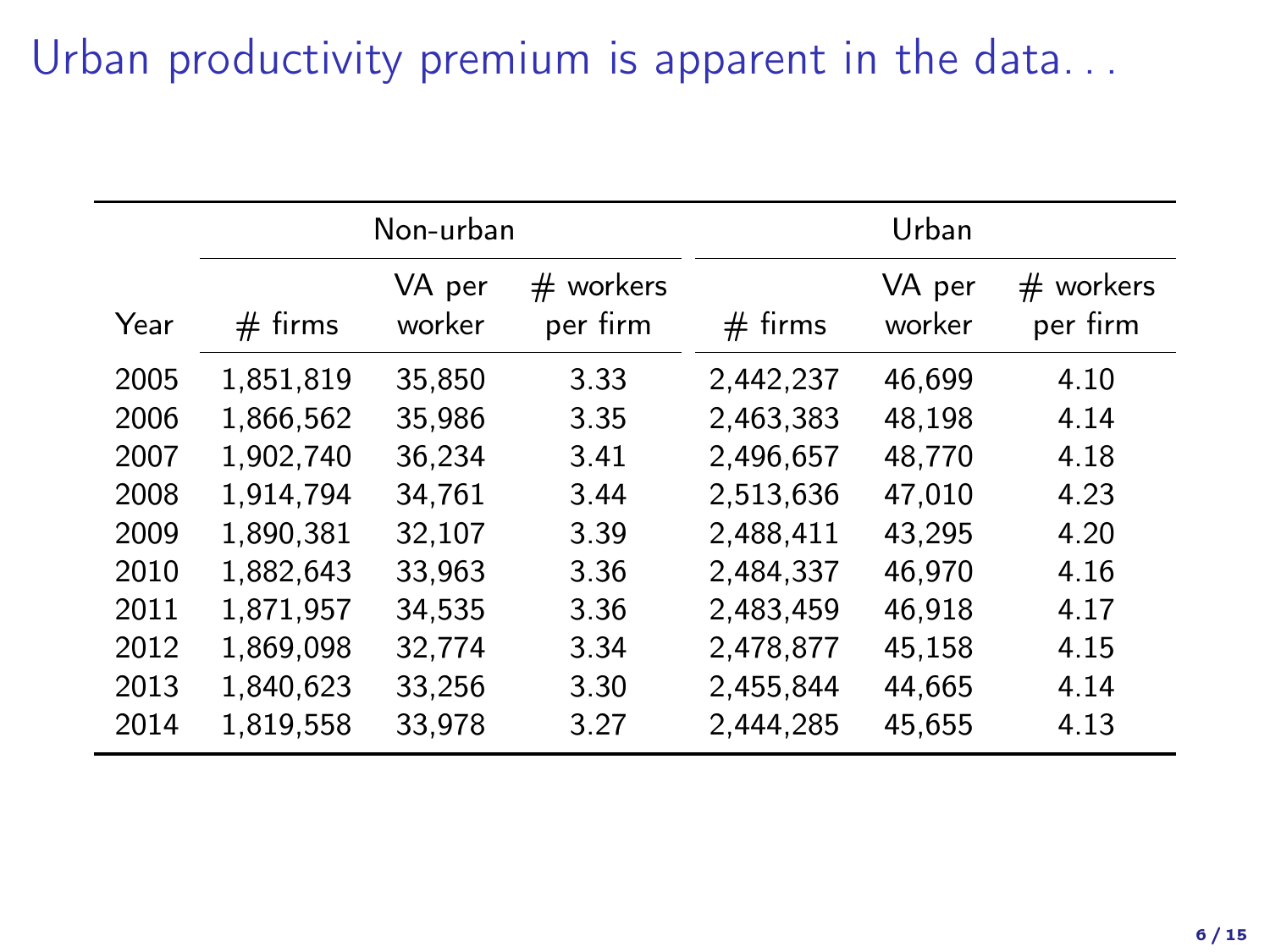## . . . and resists after controlling for firm's observables

|                    | (1)                     | (2)        | (3)         |
|--------------------|-------------------------|------------|-------------|
| log LLM population | $0.0372***$<br>(0.0002) |            |             |
| Urban area         |                         | 0.0933 *** |             |
|                    |                         | (0.0006)   |             |
| Small urban area   |                         |            | $0.0760***$ |
|                    |                         |            | (0.0007)    |
| Big urban area     |                         |            | $0.1210***$ |
|                    |                         |            | (0.0009)    |
| Obs.               | 41,295,232              | 41,295,232 | 41,295,232  |
| $R^2$              | 0.218                   | 0.216      | 0.217       |

Notes: Year, sector and size class fixed effects. Controls for age and age<sup>2</sup> .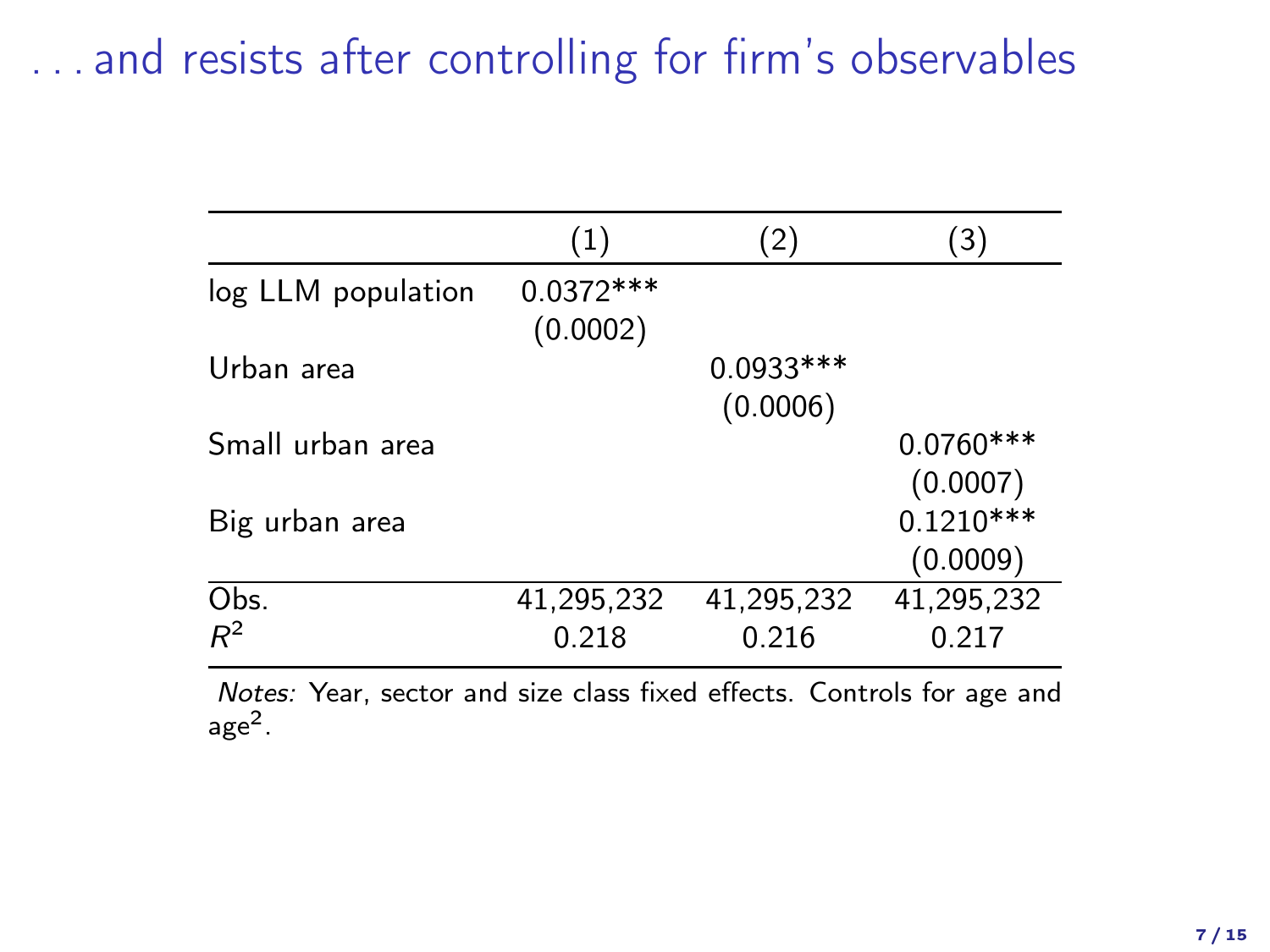## Disentangling sorting and agglomeration

Abowd, Kramarz and Margolis (1999) framework:

$$
\pi_{iy} = X'_{iy}\beta + \delta_c \times \delta_y + \delta_f + \varepsilon_{iy}
$$

- $\blacktriangleright$   $\pi_{iv}$  is log value added per worker of firm *i* in year y
- $\triangleright$   $\delta_f$  and  $\delta_c$  are firm and city fixed effects
- Interested in  $\delta_f$  (sorting) and  $\delta_{cy} = \delta_c \times \delta_y$  (agglomeration)

|               | $\pi$  | $\delta_{cv}$ |
|---------------|--------|---------------|
| $\delta_{cy}$ | 0.1591 |               |
| $\delta$ f    | 0.7606 | 0.0389        |

Table: Correlation table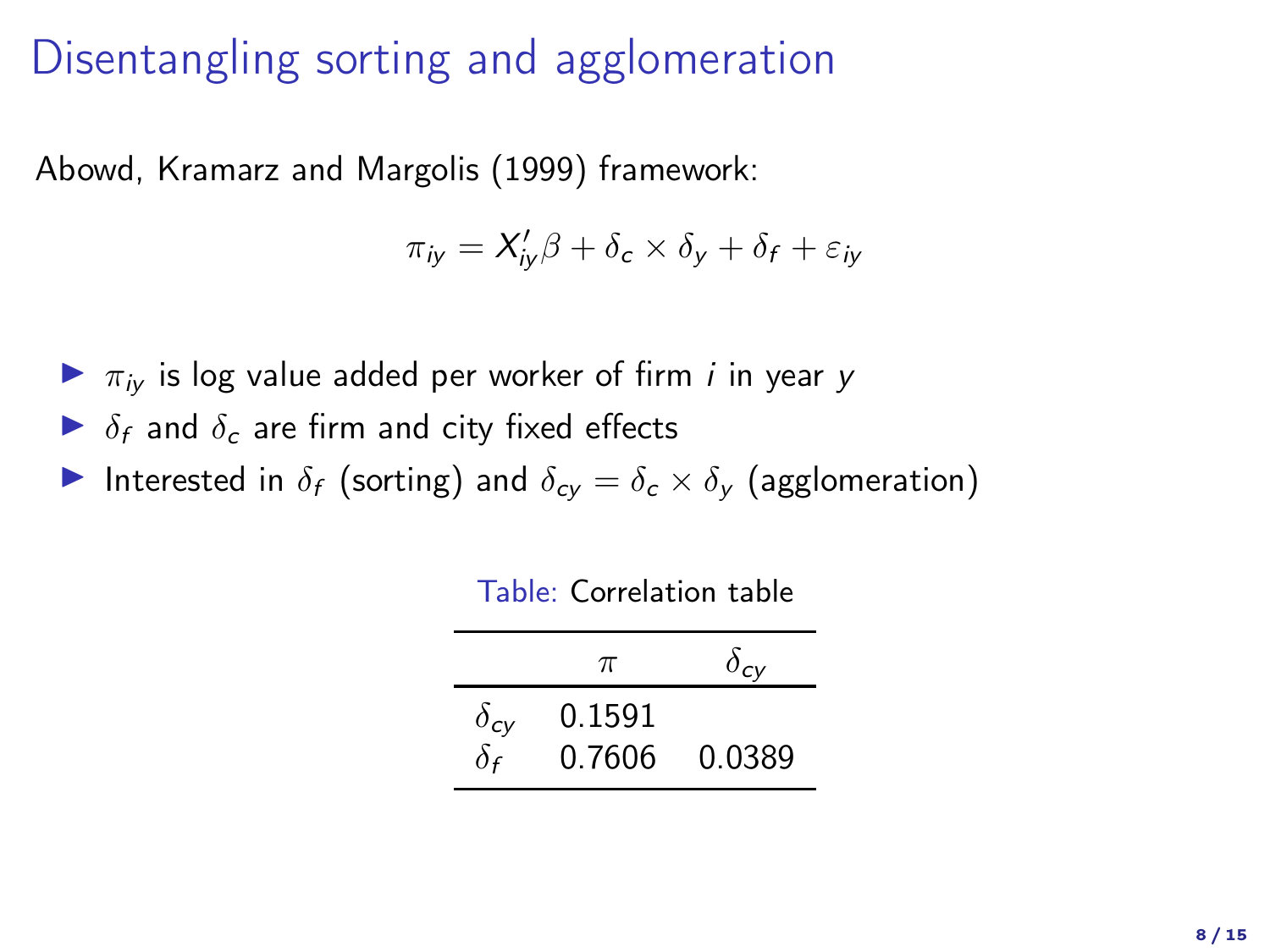## Sorting and agglomeration in urban areas

Use  $\delta_{cy}$  and  $\delta_f$  as dependent variables to assess that sorting and agglomeration are stronger in urban areas

|                    | $\delta_c$ <sup>†</sup>  |                         | $\delta$ r $^\ddag$       |                           |
|--------------------|--------------------------|-------------------------|---------------------------|---------------------------|
| log LLM population | $0.0191***$<br>(0.00527) |                         | $0.0239***$<br>(0.000221) |                           |
| Small urban area   |                          | $0.0317***$<br>(0.0149) |                           | $0.0721***$<br>(0.000771) |
| Big urban area     |                          | $0.0506***$<br>(0.0217) |                           | $0.0766***$<br>(0.000884) |
| Obs.<br>$R^2$      | 79,404<br>0.042          | 79,404<br>0.037         | 6,296,667<br>0.002        | 6,296,667<br>0.002        |

 $\dagger$  Year fixed effects included

‡ Relocating firms dropped from the regressions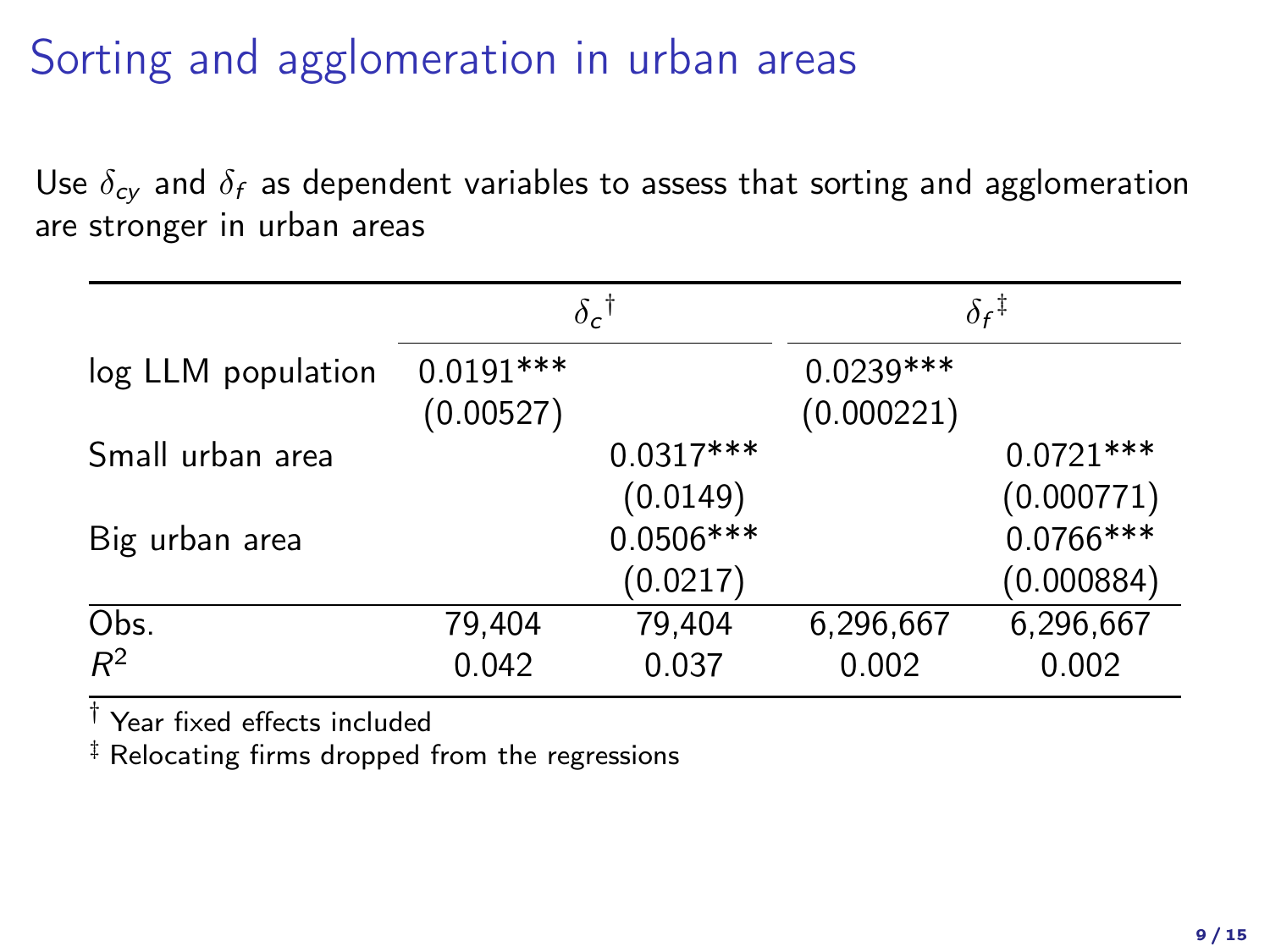# Productivity gains from relocation

<span id="page-9-0"></span>Analyze relocating firms to learn something about the pattern of productivity accrual

- $\triangleright$  We observe 522,215 firms switching location (7% of total firms)
- $\triangleright$  88% of them move only once
- I Half of the moves involve a displacement of 14 km or less Oistance histogram
- $\blacktriangleright$  Relocating firms are significantly larger (employees and sales), more productive, and younger than static firms [Descriptives](#page-18-0)

Two empirical stretegies:

- 1. Difference-in-differences
- 2. Synthetic controls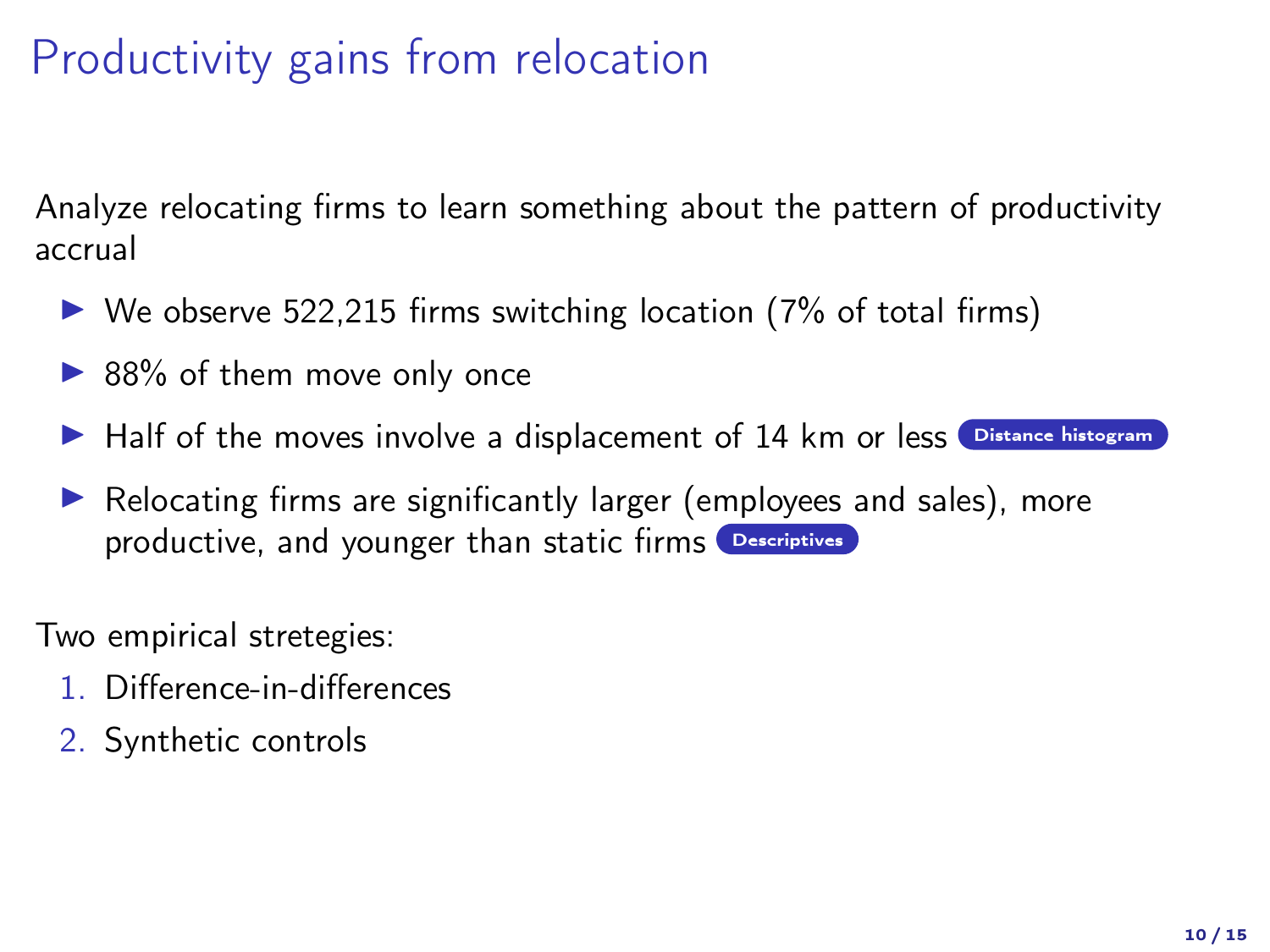#### Difference-in-differences

We estimate:

$$
\pi_{iy} = \alpha + \sum_{t=0}^{8} \beta_t S_{iy} \times I_{iy}^t + \delta_i + \delta_y + \varepsilon_{iy}
$$

**In Control for time-invariant potential confounders through the inclusion of**  $\delta_i$  $\triangleright$   $S_{iv}$  is a dummy equal to one from the switch year onwards If  $I_{ij}^t$  is equal to one if firm *i* in year *y* is *t* years away from a switch

11 / 15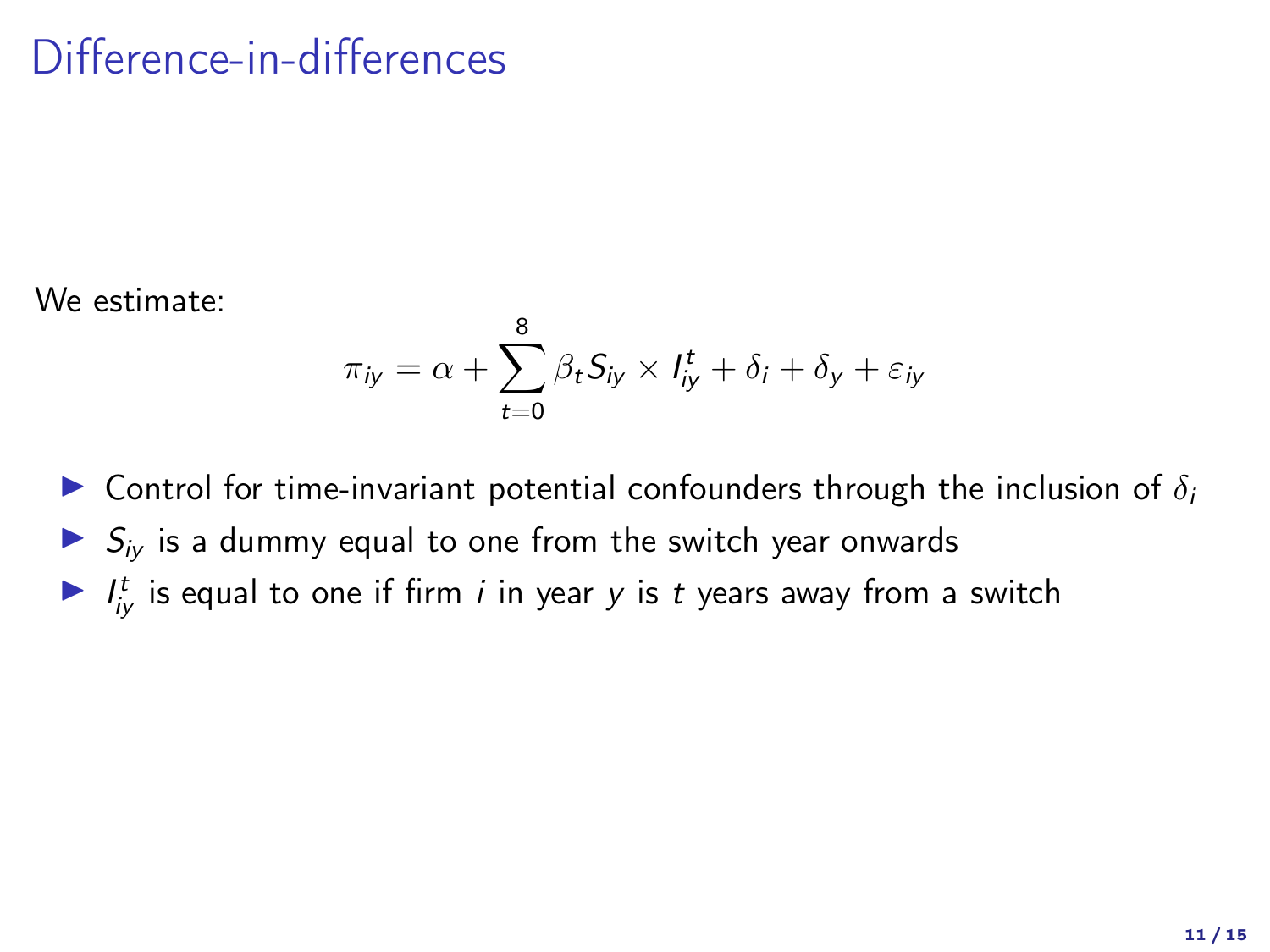#### Difference-in-differences - results



 $\triangleright$  Gain from switching is always positive, on impact and through time  $\triangleright$  Concern about parallel trend hypothesis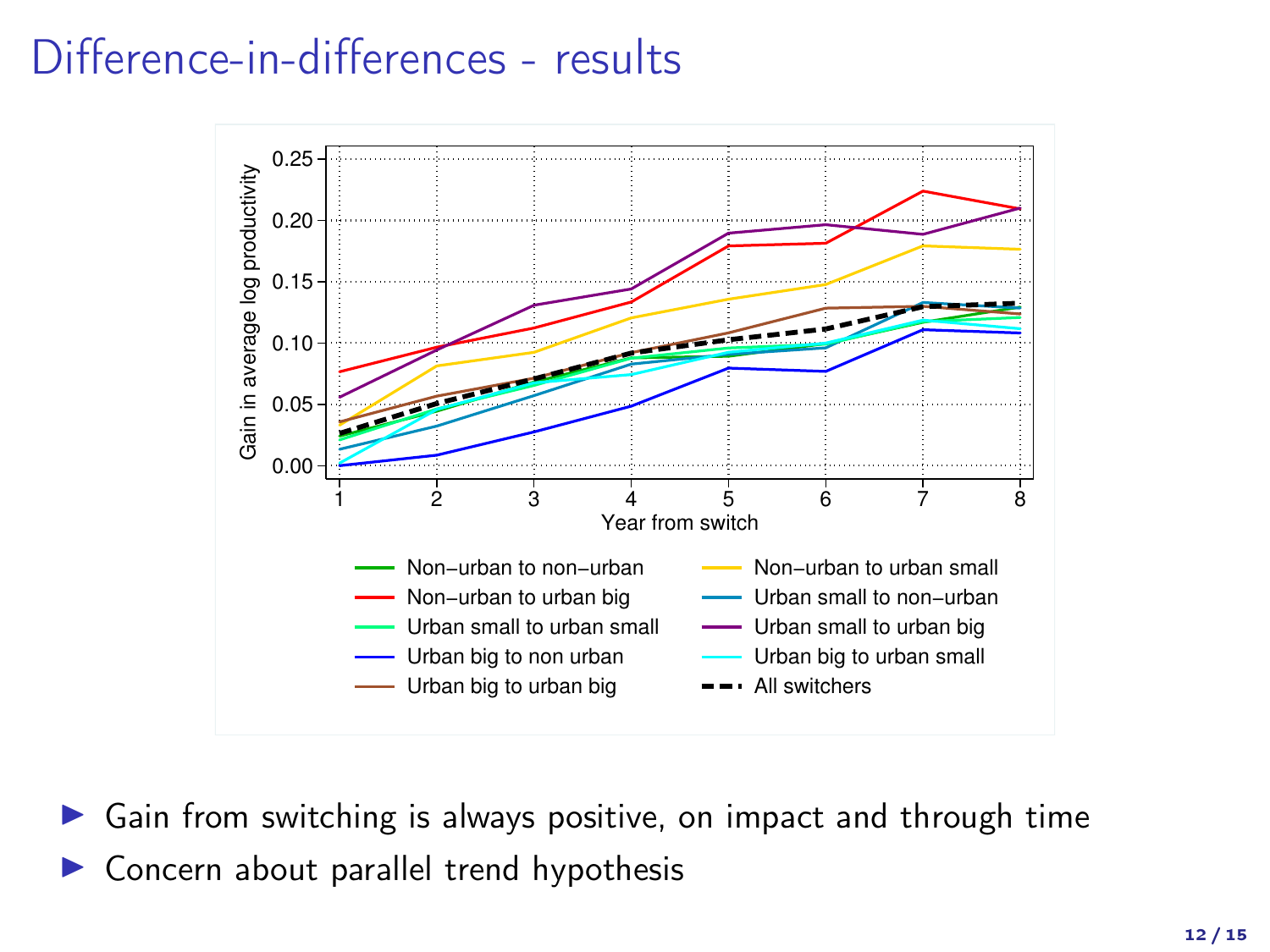## Synthetic controls

<span id="page-12-0"></span>Build on Abadie et al. (2010) to devise a synthetic control exercise involving multiple treated units:

- $\triangleright$  Define relocations occurring in years 2010–12 as the treatment of interest
- $\triangleright$  For each moving firm, build an artificial counterfactual from a pool of potential donors
- $\triangleright$  Matching characteristics (pre-treatment): VA per worker (outcome) + sales, employees, age
- $\triangleright$  Synthetic control found for 38,345 out of 43,831 switchers  $\blacksquare$  [Balancing properties](#page-19-0)
- $\blacktriangleright$  The profile of productivity gain depends on the year of the switch [Results by year of switch](#page-20-0)

Net from year-specific effects in a regression framework:

$$
\Delta \pi_{iy} \equiv \pi_{i(T)y} - \pi_{i(C)y} = \delta_y + \sum_{t=-7}^{4} \gamma_t^G \left( \delta_G \times I_{iy}^t \right) + \varepsilon_{iy}
$$

where  $\delta_G$  are fixed effects that capture the nature of the relocation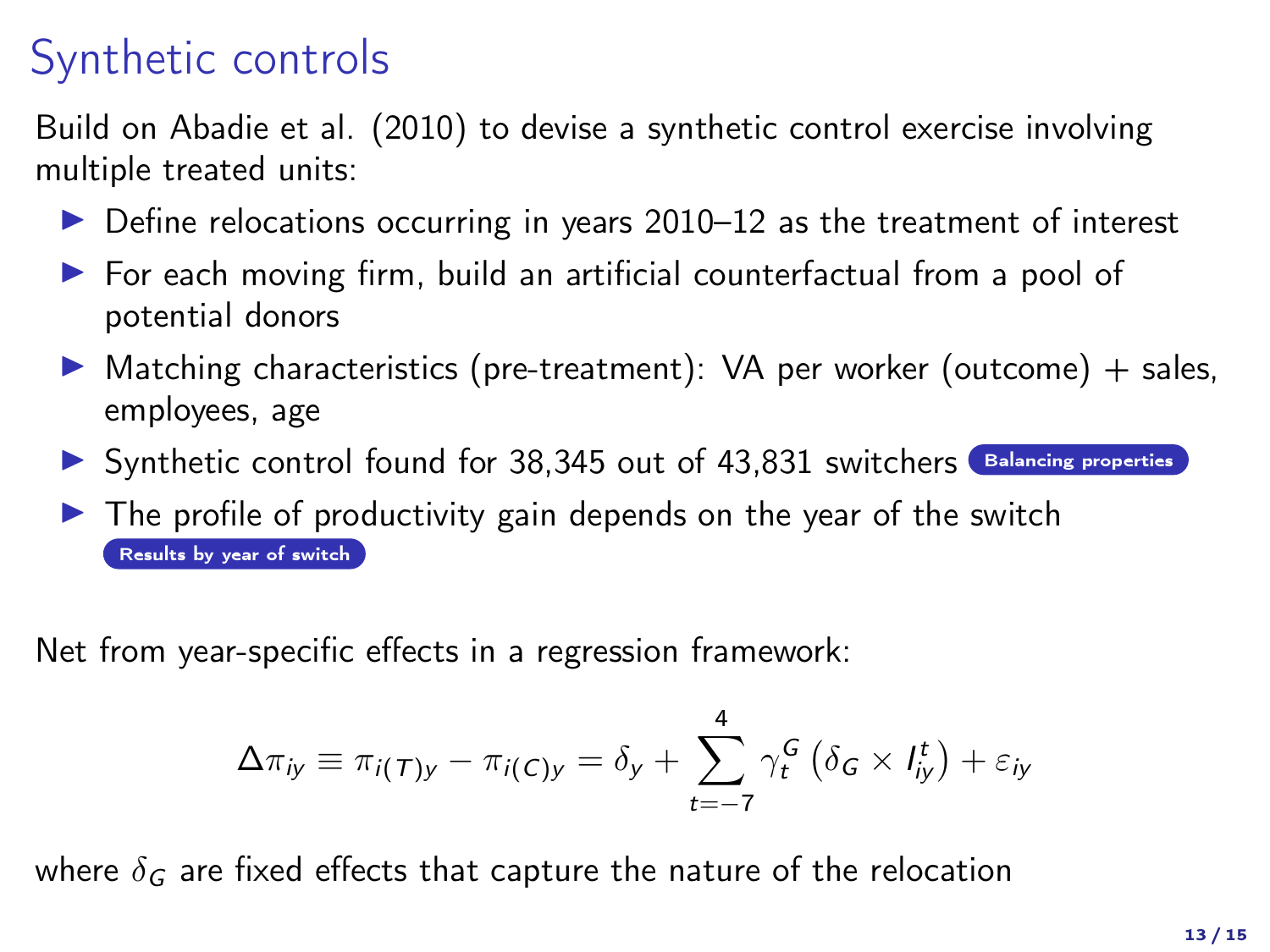## Synthetic controls - results



- $\triangleright$  Size of the gains comparable to D-i-D
- Static productivity advantage only in big urban areas. Most of the gains accrue over time, more rapidly for firms moving to urban areas
- Future work: wider time span, standard errors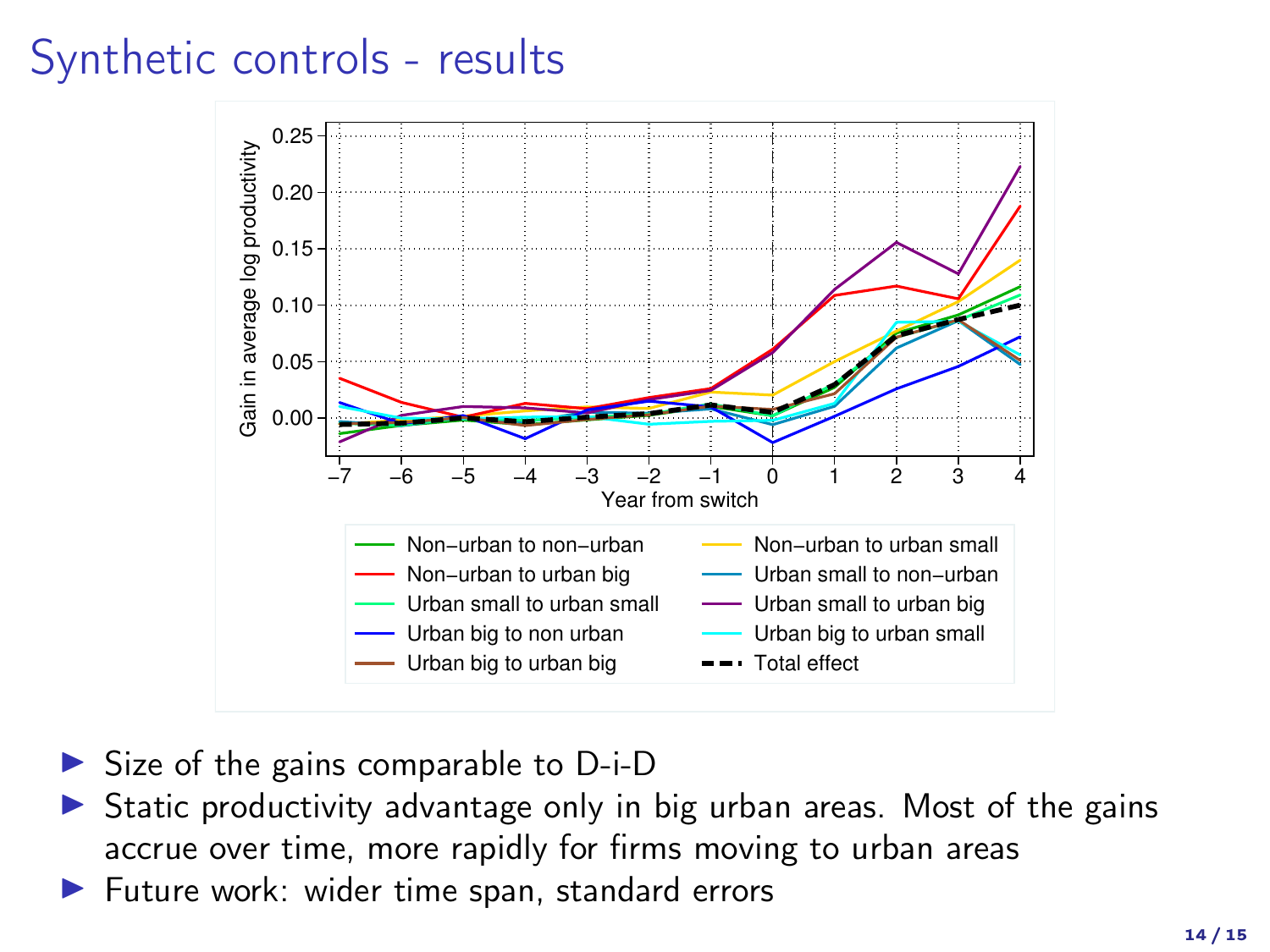# Concluding remarks

 $\triangleright$  Study the determinants of urban productivity premium

- $\triangleright$  Distinguish two relevant factors: sorting of more productive firms to cities vs. agglomeration economies:
	- $\rightarrow$  Sorting explains a substantially higher fraction of urban productivity premium, but agglomeration is non-negligible
	- $\rightarrow$  Both show a positive elasticity with respect to city size
- Exploit the episodes of firm relocation to tell something on how the productivity premium accrues through time
	- $\rightarrow$  Bigger gains for firms relocating from non-urban to urban areas
	- $\rightarrow$  For these firms, most of the productivity gains dynamically accrue over time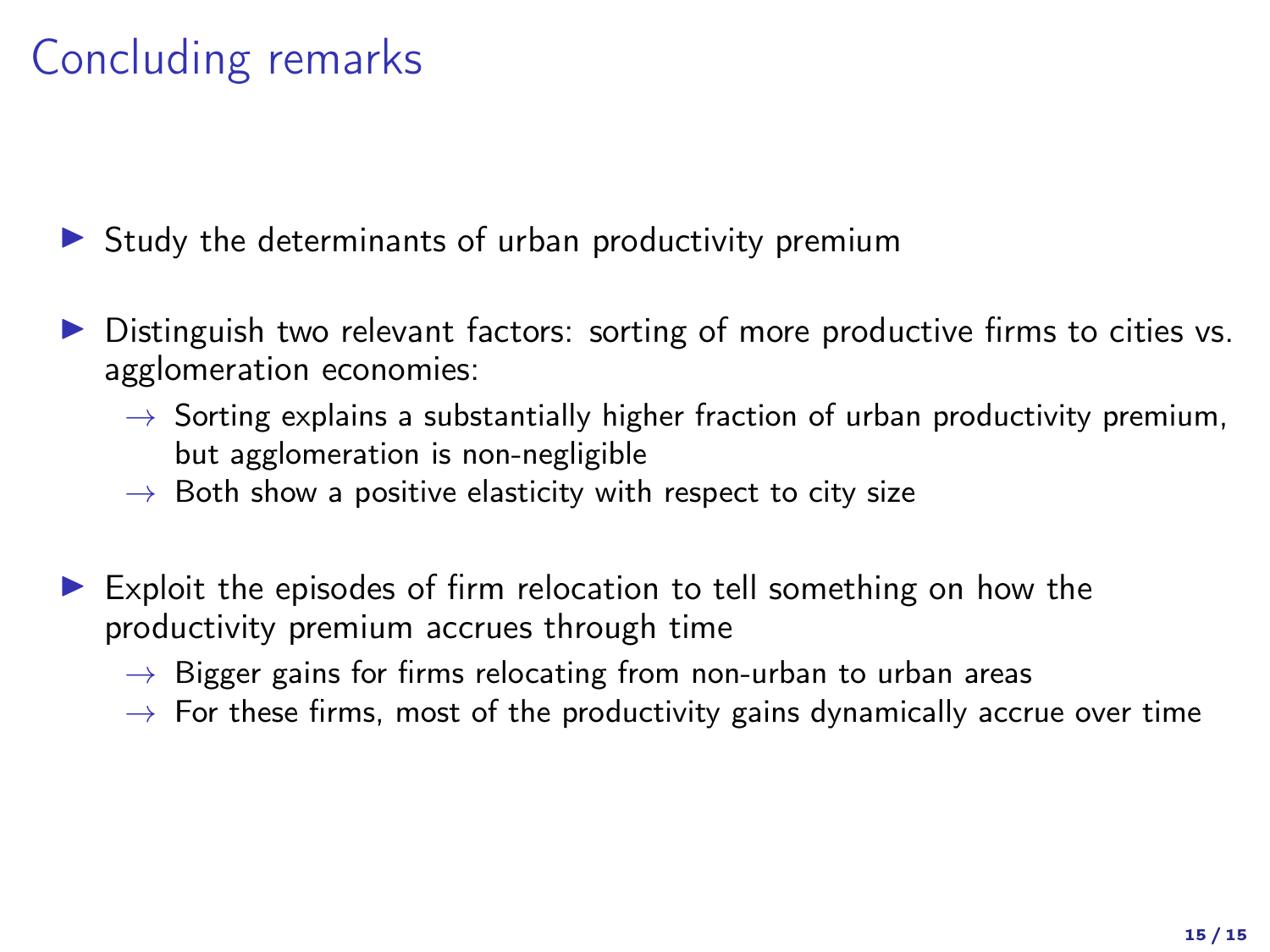# Additional Material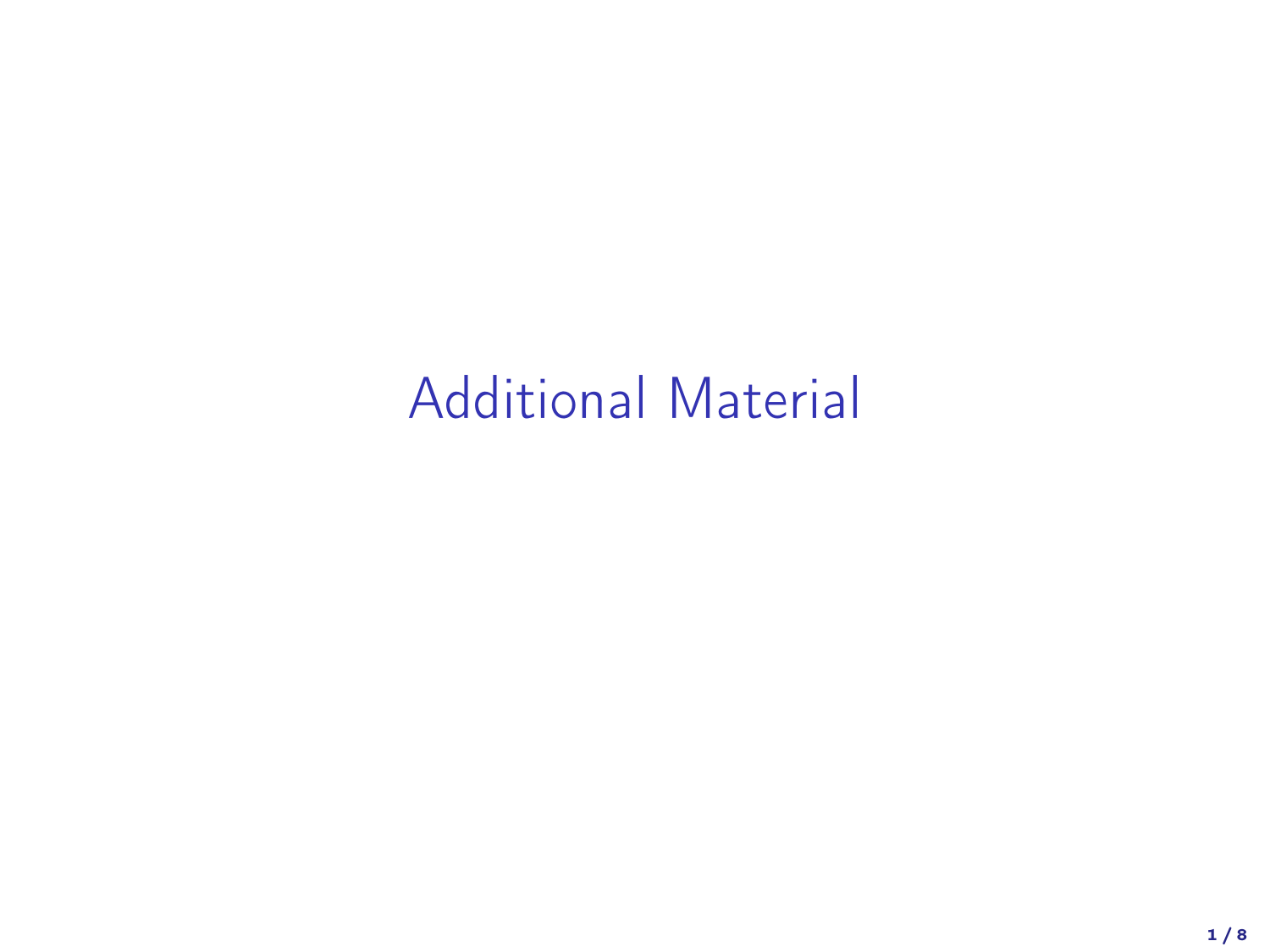# As in other developed countries, in Italy there evidence of a sizable urban productivity premium

<span id="page-16-0"></span>

 $2/8$ 

[Back](#page-1-0)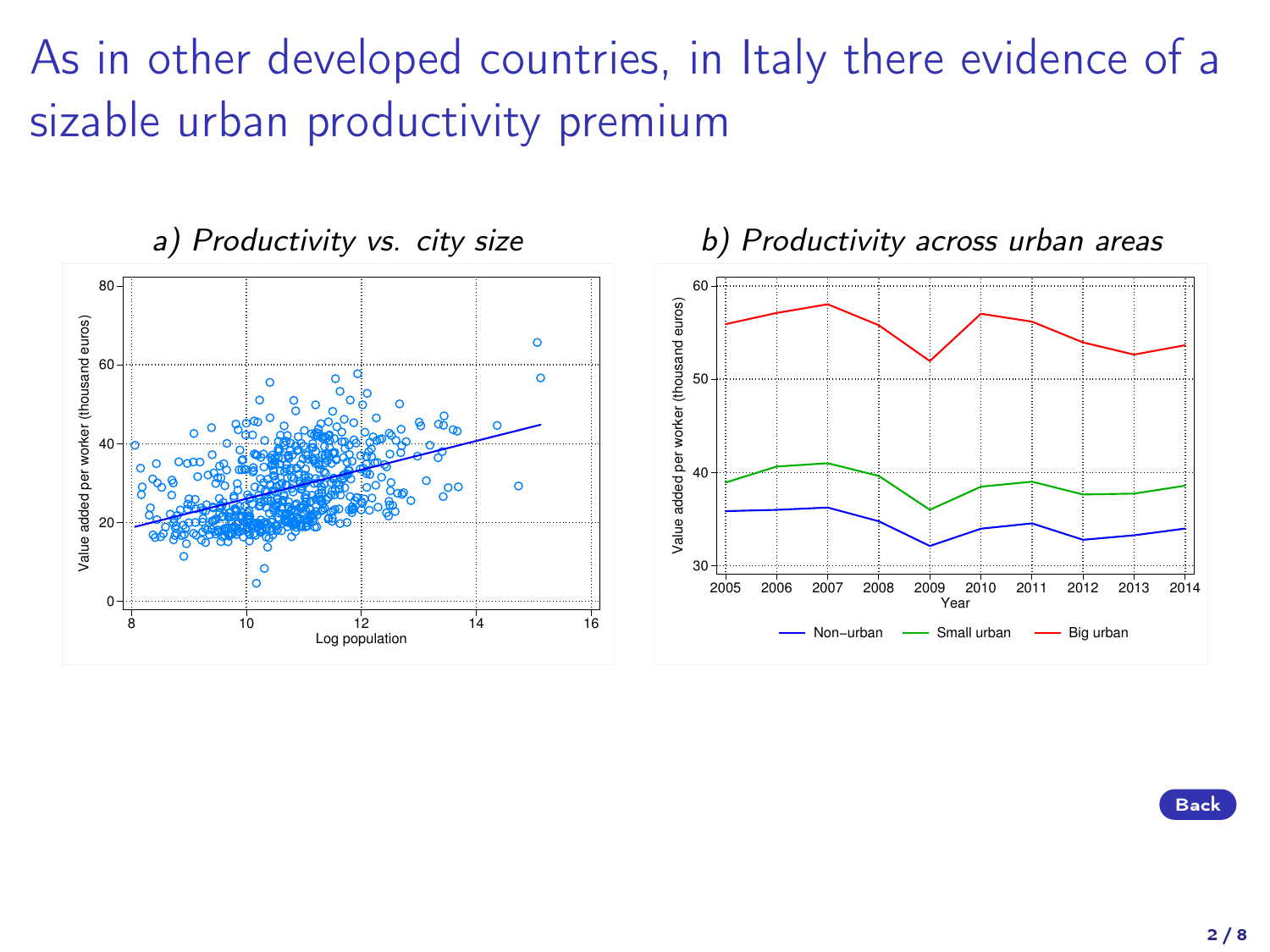#### <span id="page-17-0"></span>Histogram of relocation distances



Notes: Data have been truncated at the 90th percentile of the observed distribution of distances.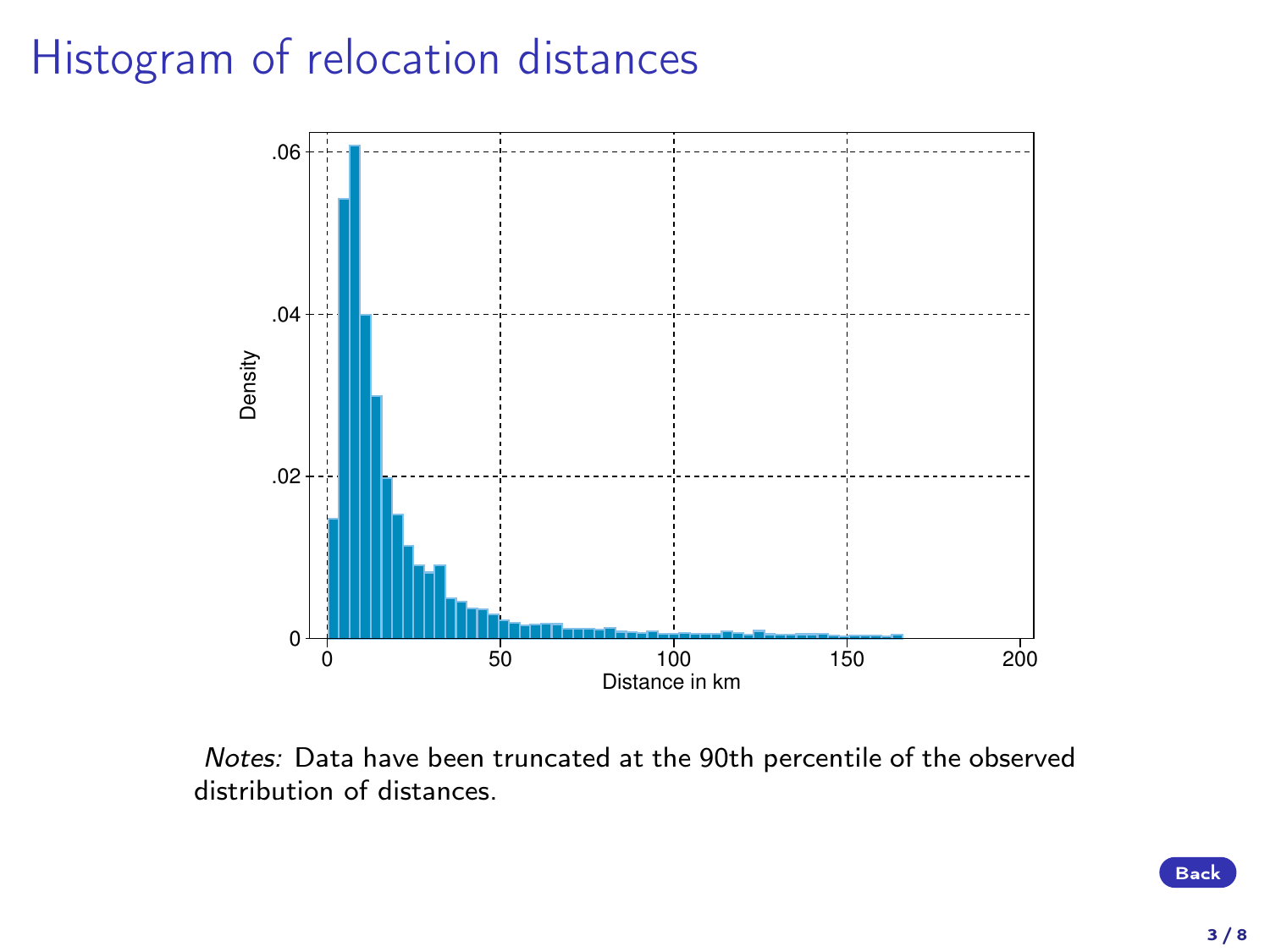#### <span id="page-18-0"></span>Descriptive statistics for relocating firms

|               | Averages |                |                   |
|---------------|----------|----------------|-------------------|
|               | Movers   | <b>Stayers</b> | <b>Difference</b> |
| Employees     | 6.03     | 3.64           | $2.39***$         |
| Sales         | 1,489    | 629            | 860***            |
| Age           | 9.37     | 13.60          | $-4.22***$        |
| VA per worker | 35.67    | 26.76          | 8.91***           |

[Back](#page-9-0)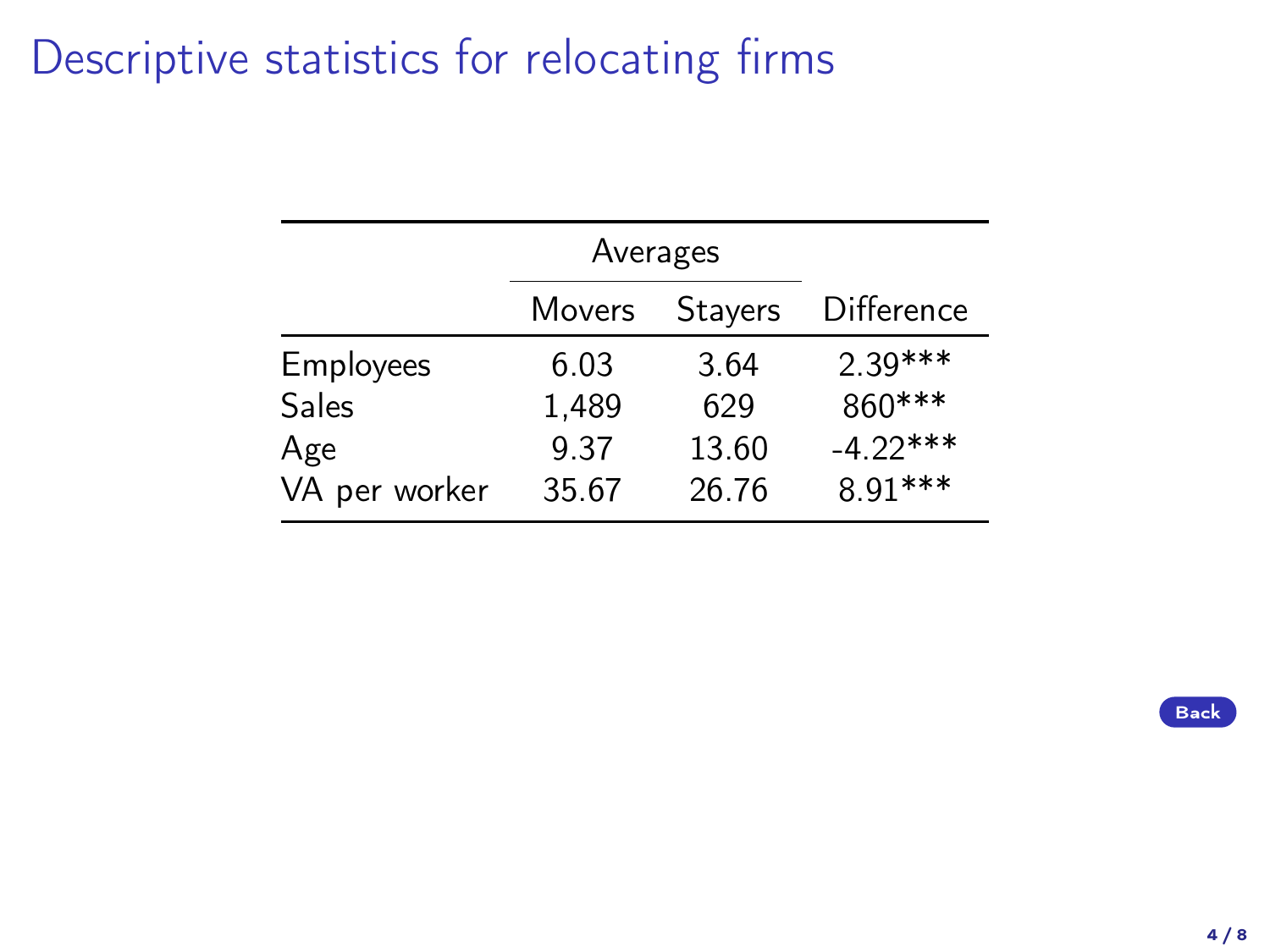## Balancing properties for synthetic controls

<span id="page-19-0"></span>

|                             | Movers | Synthetic controls | Difference |
|-----------------------------|--------|--------------------|------------|
| $log VA$ per worker $(t-1)$ | 10.292 | 10.285             | 0.0074     |
| $log VA$ per worker $(t-5)$ | 10.312 | 10.312             | $-0.0004$  |
| Employees $(t-1)$           | 7.95   | 7.21               | $-0.7358$  |
| Wage bill $(t-1)$           | 26,852 | 25,467             | 1,386*     |
| Age $(t-1)$                 | 15.79  | 17.05              | $-1.26***$ |
| log sales $(t-1)$           | 12.21  | 12.12              | 0.0898     |
| Obs.                        | 37,578 | 37,578             |            |

[Back](#page-12-0)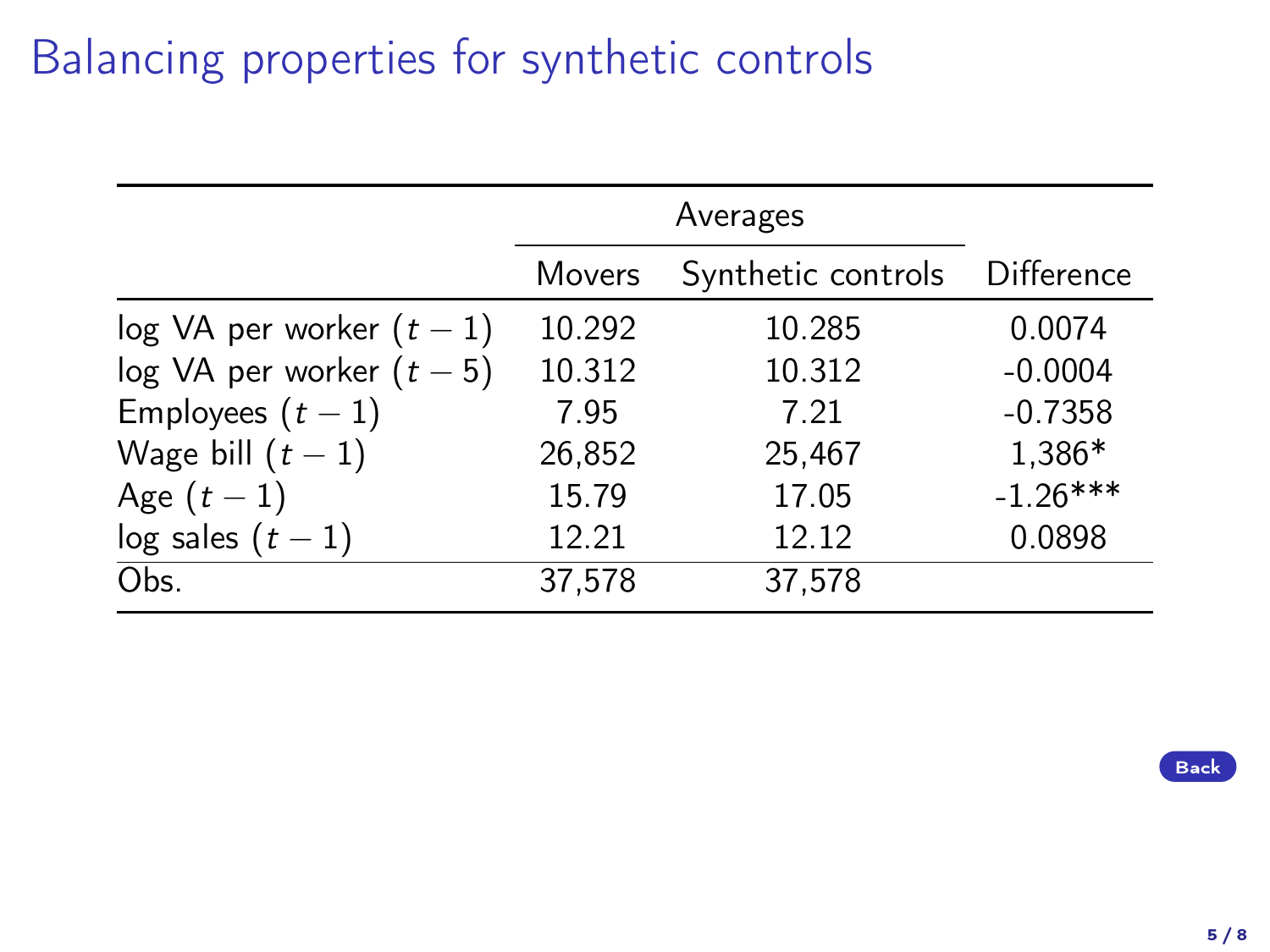# <span id="page-20-0"></span>Synthetic controls, by year of switch



Notes: Observations are weighted by the inverse of the Root Mean Square Prediction Error (RMSPE). Data trimmed from the top and bottom 1% of the RMSPE distribution.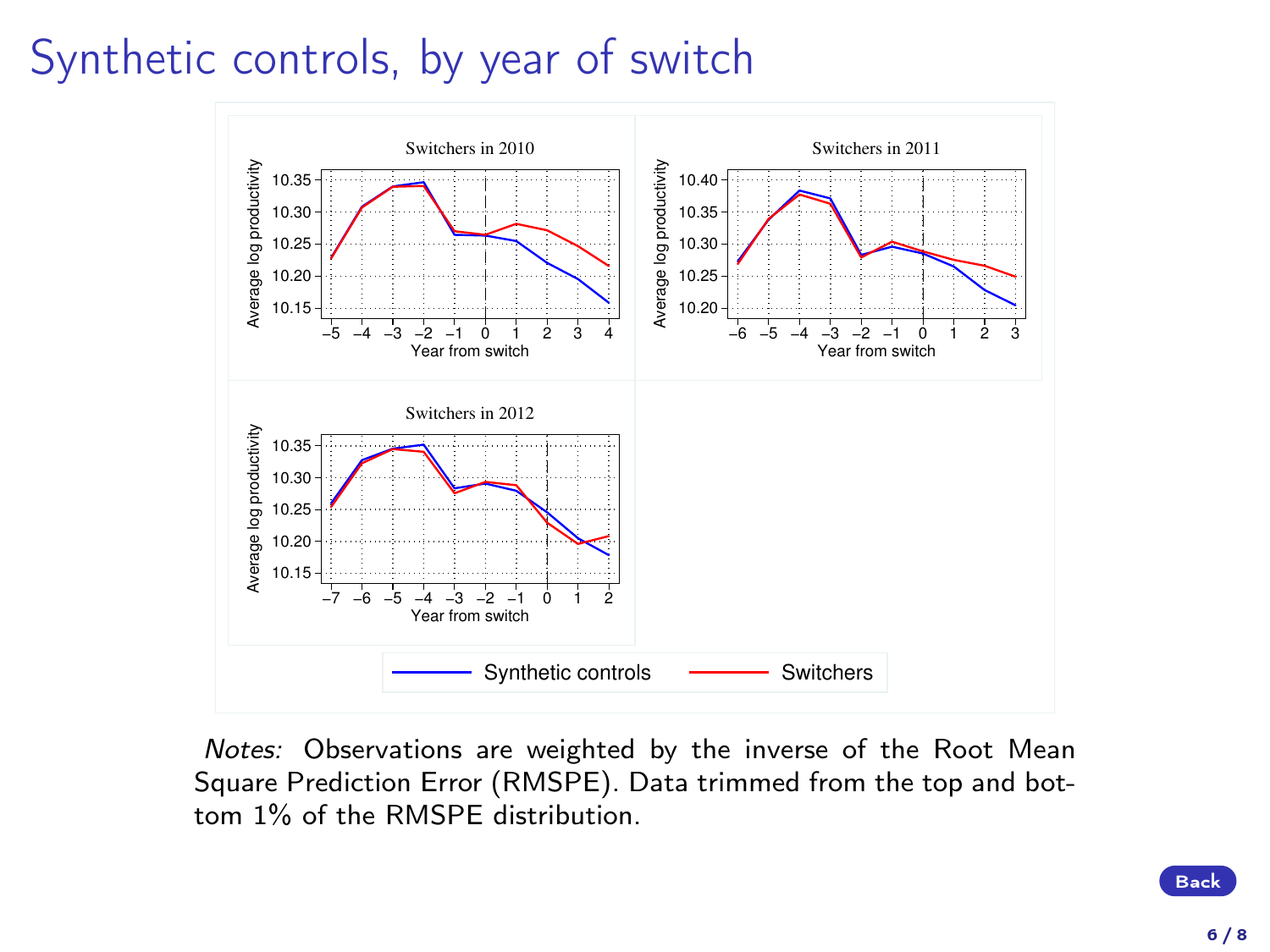#### Accounting for firm experience in cities

We restrict the sample to the firms born from 2005 onward and model urban experience as in De La Roca and Puga (2016):

$$
\pi_{iy} = \alpha_1 US_{iy} + \alpha_2 UB_{iy} + \beta_0 age_{iy} + \beta_1 ExpUS_{iy} + \beta_2 ExpUB_{iy} ++\gamma_0 age_{iy}^2 + \gamma_1 ExpUS_{iy} \times age_{iy} + \gamma_2 ExpUB_{iy} \times age_{iy} ++\delta_y + \delta_s + \delta_e + \delta_i + \varepsilon_{iy}
$$

where:

- ExpUB<sub>iv</sub> if the number of years of experience that firm *i* has accrued in a big urban area; other variables are defined alike
- $\triangleright$  ExpUB<sub>iv</sub> + ExpUS<sub>iv</sub> + ExpNU<sub>iv</sub>  $\equiv$  age<sub>iv</sub>
- $\blacktriangleright$  The interaction captures the curvature in experience profile